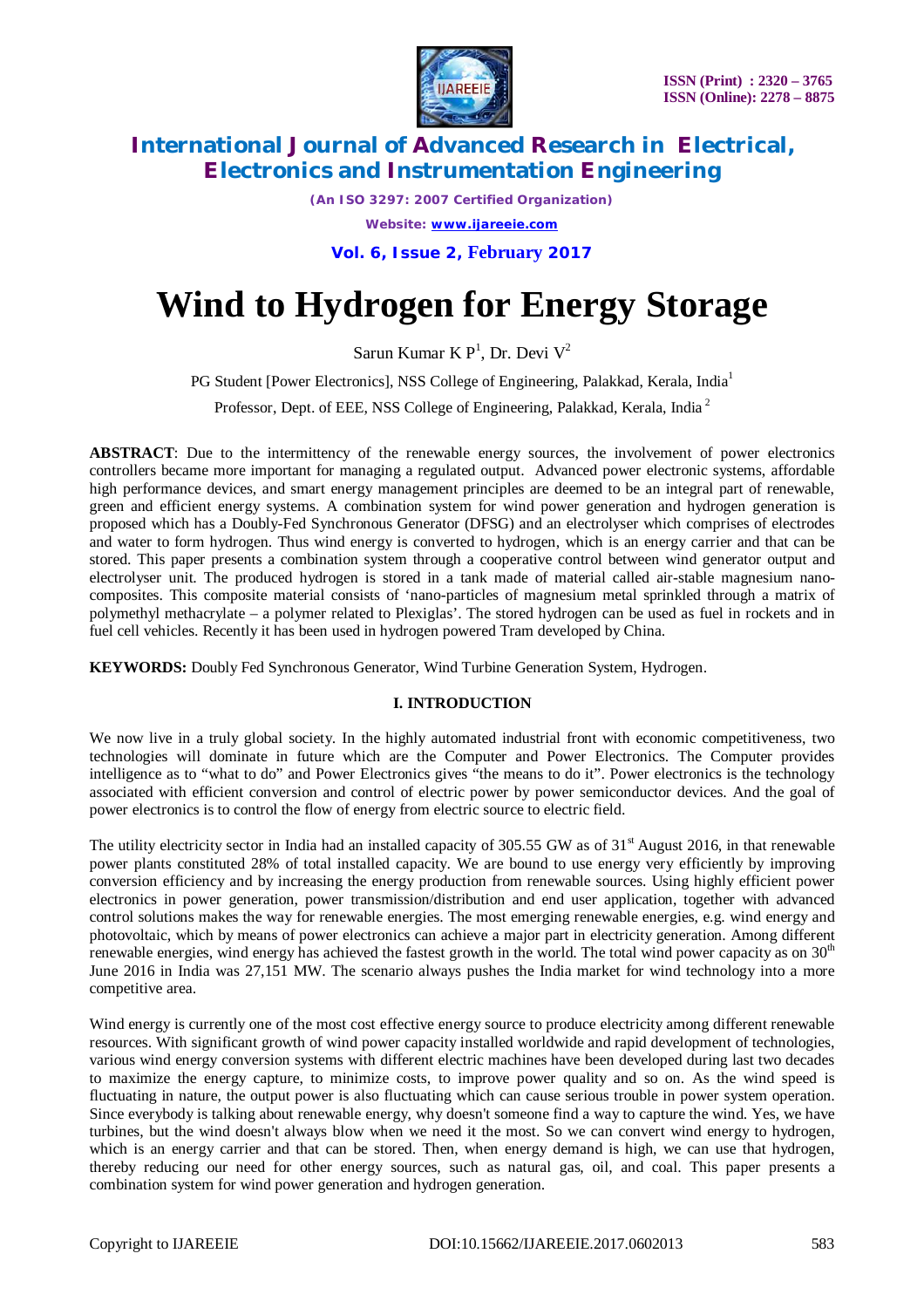

*(An ISO 3297: 2007 Certified Organization)*

*Website: [www.ijareeie.com](http://www.ijareeie.com)*

### **Vol. 6, Issue 2, February 2017**

### **II. NEED FOR HYDROGEN GENERATION**

Now a days, hydrogen came up as an alternative energy to oil, due to the problems of global warming and dwindling fossil fuel supplies. Hydrogen can be produced by various methods including thermolysis in nuclear reactors and reforming of natural gas. Hydrogen is widely used in household fuel cells, but most of this hydrogen is obtained from reforming natural gas, which does not resolve the problem of carbon dioxide emissions and dwindling fossil fuel supplies. Thus, methods using the electrolysis of water are regarded as effective for clean hydrogen generation because fossil fuels are not used as a source material. However, electric power is required in order to generate hydrogen by the electrolysis of water. Supplying that power from petroleum or from other forms of thermal power generation does not help to solve the problem of dwindling fossil fuels or CO<sub>2</sub> emissions in a fundamental manner. Thus, wind power generation and other forms of hydrogen generation using renewable energy have become important.

However, renewable energy is usually variable, and represents an unstable power source for the electric power grid. In wind power generation, the output fluctuates significantly because of its dependence on fluctuations in wind speed, and as a result there are concerns about adverse effects on the connected power grid as the capacity of installed wind turbine generators increases. A secondary battery or other power storage device is generally used to smooth the wind power generation output. However, storing power for the long term is difficult, and the costs of high capacity power storage devices for this purpose are high. Thus, systems that combine wind power generation and an electrolyzer for water as a hydrogen generation device have been proposed. Smoothing of wind power output is possible by using the fluctuations for hydrogen generation with an electrolyzer. Also, because of the need to store electric power as hydrogen, energy storage over the long term can be achieved by using tanks to store the hydrogen. A part of the output power is fed to the electrolyzer, rest of the power is smoothed and fed to the grid by the proposed control system. Hydrogen generator should be operated as ON/OFF condition as partial loading has a negative influence in their service life. The proposed control system also avoids frequent switching of the electrolyzers and maintains the average duty cycle for each electrolyzer, i.e. operation period of each electrolyzer has been tried to keep near the average utilization.

#### **III. MODEL SYSTEM ANALYSIS**

The model system used for this study is shown in the Fig.1. This system contains a variable speed wind generator, which is a 10MW Doubly Fed Induction Generator (DFIG). The hydrogen generator in the wind turbine generation system does not produce hydrogen only but also contributes in smoothing the output power. In order to achieve this control scheme, the reference value for the output to the power system and the number of active electrolyzers are very important. As the output from the wind generator changes randomly depending on stochastic wind speed, the mean value and the standard deviation has been used here to separate the generator output in the smoothing part and fluctuating part. This has been used as the reference power to be consumed by the electrolyzers.

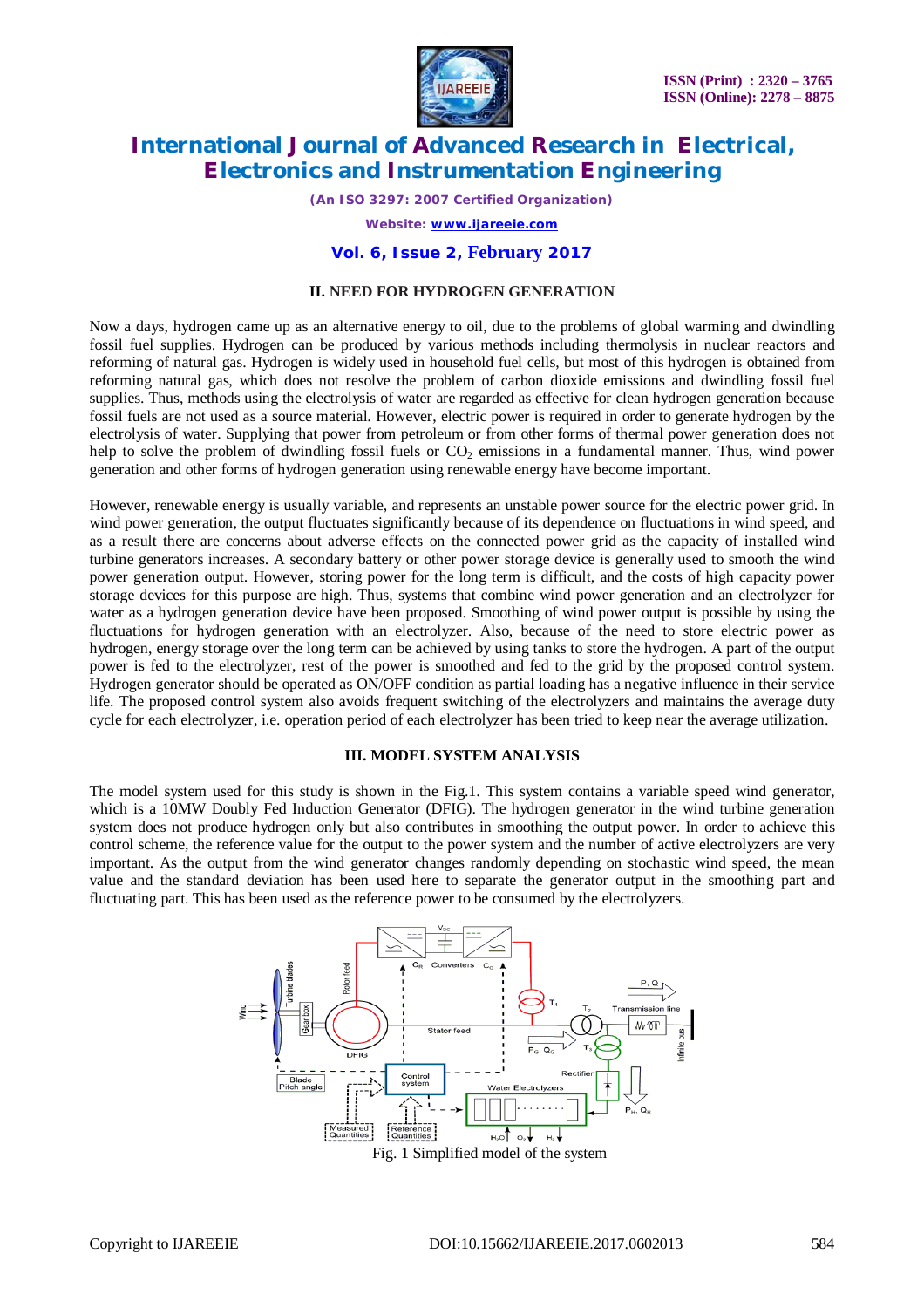

*(An ISO 3297: 2007 Certified Organization) Website: [www.ijareeie.com](http://www.ijareeie.com)*

**Vol. 6, Issue 2, February 2017**

### **IV. ELECTROLYZER MODEL AND SWITCHING STRATEGY**



Fig. 2 Hydrogen Generator Circuit

The Fig. 2, shows the hydrogen generation device model. Step-down choppers are attached to the electrolyzers, divided into six blocks, and the terminal voltage of each electrolyzer is controlled independently by connecting them in parallel. The operation of the chopper in steady state consists of only two possibilities: ON operation, which applies the rated voltage in order to generate hydrogen in the electrolyzer, and OFF operation, which does not generate hydrogen. There will be three blocks like Fig. 2. And by controlling the ON/OFF operation in each block, the overall power consumption of the hydrogen generation device can be controlled by varying the number of blocks included in the system. Table 1 lists the characteristics of the hydrogen generation device for one block.

In addition to switching the electrolyzer blocks individually ON and OFF, control is also applied to smoothen the final active time for each electrolyzer block and the number of instances of ON/OFF switching. If the length of the active time and the number of instances of ON/OFF switching are assumed to be proportional to the degradation of the electrolyzer block, this is not desirable from the standpoint of device maintenance. Thus, the smoothing described above can be achieved by shifting the operating electrolyzers in sequence. This approach is applied, using the rule that the electrolyzer that is ON is shifted in sequence when the electrolyzer block is ON, and switching OFF starts from the first unit that is ON when the block is OFF.

| Rated capacity of one block | $0.66$ [MW]                 |
|-----------------------------|-----------------------------|
| Rated voltage V             | 1612.5 [V]                  |
| Internal resistance $R_0$   | $0.5 \left[ \Omega \right]$ |
| Internal voltage $V_0$      | 1407.5 [V]                  |
| Reactor $L_0$               | $10$ [mH]                   |
| Capacitor $C_0$             | $500$ [ $\mu$ F]            |
| Reactor L                   | $10 \text{ [mH]}$           |
| Capacitor C                 | $50$ [ $\mu$ F]             |

|  |  | Table 1. Parameters of Hydrogen generators |  |
|--|--|--------------------------------------------|--|
|--|--|--------------------------------------------|--|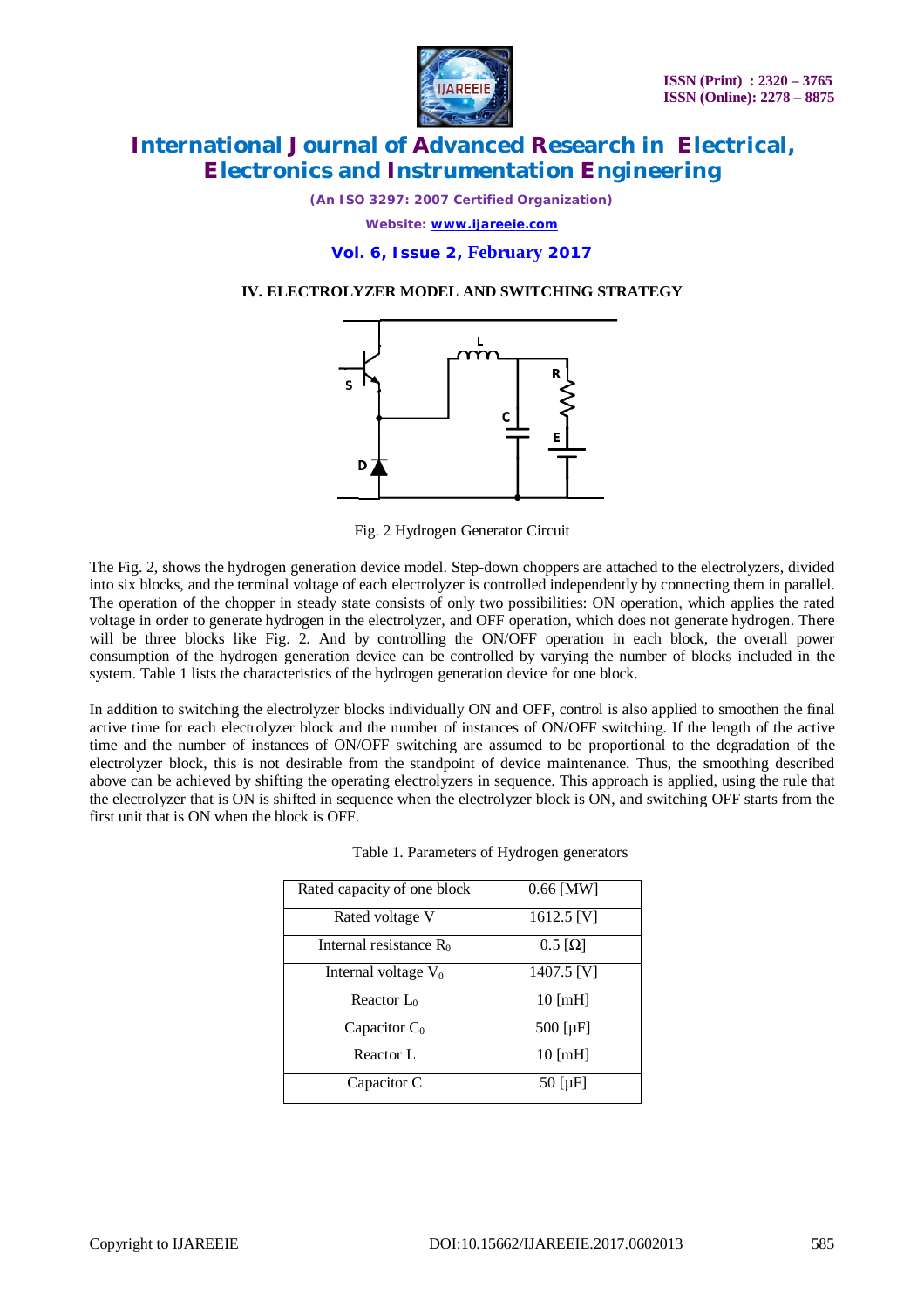

*(An ISO 3297: 2007 Certified Organization)*

*Website: [www.ijareeie.com](http://www.ijareeie.com)*

## **Vol. 6, Issue 2, February 2017**



Fig. 3 Operation Shift

Fig. 3 gives the operation shift for the electrolyzers. In accordance with the rule described above, when increasing power consumption, the electrolyzer block is turned ON in the sequence (1), (2) (\*I); when decreasing power consumption it turns OFF (1), the first to be turned ON (\*II), and when increasing power consumption again, it turns the electrolyzers ON in sequence (\*III). By repeating this procedure, the active times for the electrolyzers are smoothed, and the number of instances of ON/OFF switching can also be smoothed.

#### **V. ELECTROLYZER USED**

Now we have the wind's energy delivered in a useful form to the electrolyzer. An electrolyzer has one main goal, to take in water and electricity and produce hydrogen and oxygen. Here we use Proton Energy Systems HOGEN 40RE proton exchange membrane as electrolyzers. Hydrogen H-Series generators utilize Proton Exchange Membrane (PEM) cell stack and Pressure Swing Adsorption (PSA) technology to produce ultra-high purity hydrogen for various applications, some of which include materials processing, generator cooling and semiconductor fabrication, etc. These systems benefit hydrogen users by improving supply reliability and site safety, while also reduces hydrogen storage space. The generators are modular, field-upgradeable and designed to compete with delivered hydrogen anywhere in the world. A single  $H_6$  unit will supply the equivalent of one and one-half jumbo tube trailers every month. Multiple H-systems may be combined for additional capacity at no extra integration cost. The main features of the electrolyser are , auto fill water level control, water monitoring system including purity monitor, automatic production control, system senses demand and adjusts production rate and purge airflow monitoring system assures safe operation and automatic leak detection system.

#### **VI. HYDROGEN COMPRESSOR**

Like air compressors found in mechanics workshops, our system compresses the hydrogen gas that's coming out of the electrolyzers from 150 pounds per square inch to a maximum pressure of 3,500 pounds per square inch. The higher pressure allows more hydrogen to be stored in the tanks**.**

#### **VII. H<sup>2</sup> STORAGE**

Hydrogen is a cleaner renewable energy source but only the problems is safe storage. The traditional way of fastening hydrogen into solids has not been very successful. Too less volume of hydrogen was absorbed while storing and too convoluted methods like too high heating or cooling was needed for releasing it which did not make it commercially viable.

A team of scientists at Lawrence Berkeley National Laboratory (Berkeley Lab), Department of Energy (DOE), US have discovered a new material called air-stable magnesium nano-composites which can help in storing hydrogen without complex methodology. This composite material consists of nano-particles of magnesium metal sprinkled through a matrix of polymethyl methacrylate – a polymer related to Plexiglas.This nano-composite is a pliable material and it is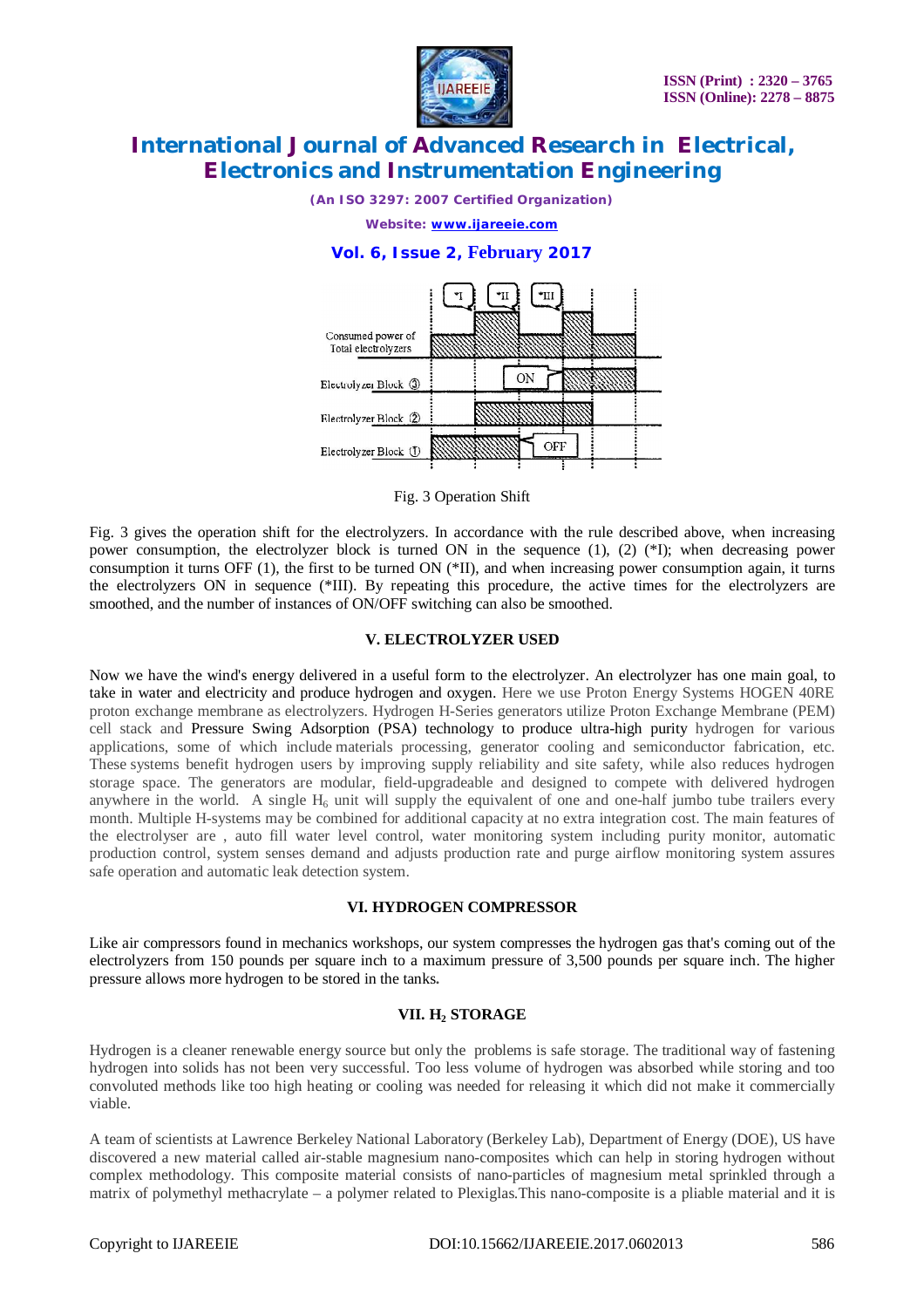

*(An ISO 3297: 2007 Certified Organization)*

*Website: [www.ijareeie.com](http://www.ijareeie.com)*

## **Vol. 6, Issue 2, February 2017**

capable of absorbing and releasing hydrogen at an ordinary temperature without oxidizing the metal. This capacity has been touted as the major step towards a better design for hydrogen storage, hydrogen batteries and hydrogen fuel cells. The scientists have been able to design successfully the composite materials that are nano-scale and are capable of overcoming the barriers that are thermodynamic and kinetic in nature. Hydrogen is as safe, natural gas and gasoline. There are some excellent qualities of hydrogen that make hydrogen safer, like the fact that it is 14 times lighter than air and disperses very well in the case of a leak. On the other hand, hydrogen has a much wider flammability range (4-74) in air than other fuels we are used to. All things considered, hydrogen can be as safe as the other fuels mentioned.

### **VIII. ADVANTAGES OF USING HYDROGEN**

Hydrogen is just one of the options that are getting quite a bit of attention. The energy that is created is then stored in hydrogen storage tank, which can be later used for power generation. Hydrogen energy is being considered one of the most plausible and applicable choices for alternative energy, simply because of the abundance of it that we have on this planet. The advantage of using hydrogen as an energy source is because of its abundance in nature. There is no worry about running out of hydrogen anytime soon, unlike fossil fuels and other non renewable resources. All of the energy sources that we are currently utilizing are harmful and toxic, not only for humans and animals, but for our environment as well. Hydrogen fuel cells are completely non toxic and pose no risk to our climate. Along with being renewable and non toxic, hydrogen fuel cells are also incredibly powerful. They are so powerful that they are used as fuel in rockets into space by NASA recently. There are no green house gas emissions that are associated with hydrogen fuel cells. These gasses, which are released by other types of non renewable resources, are the cause of global warming and a massive climate change. While the initial costs may be a bit high, once they are installed, hydrogen fuel cells are very affordable to maintain. This same idea would go if cars began running on hydrogen energy.



### **IX. PROPOSED DESIGN**

Fig. 4 Model Design Prepared

Fig. 4 gives the proposed design to generate hydrogen from wind. Table 2 gives the equipment name with specification.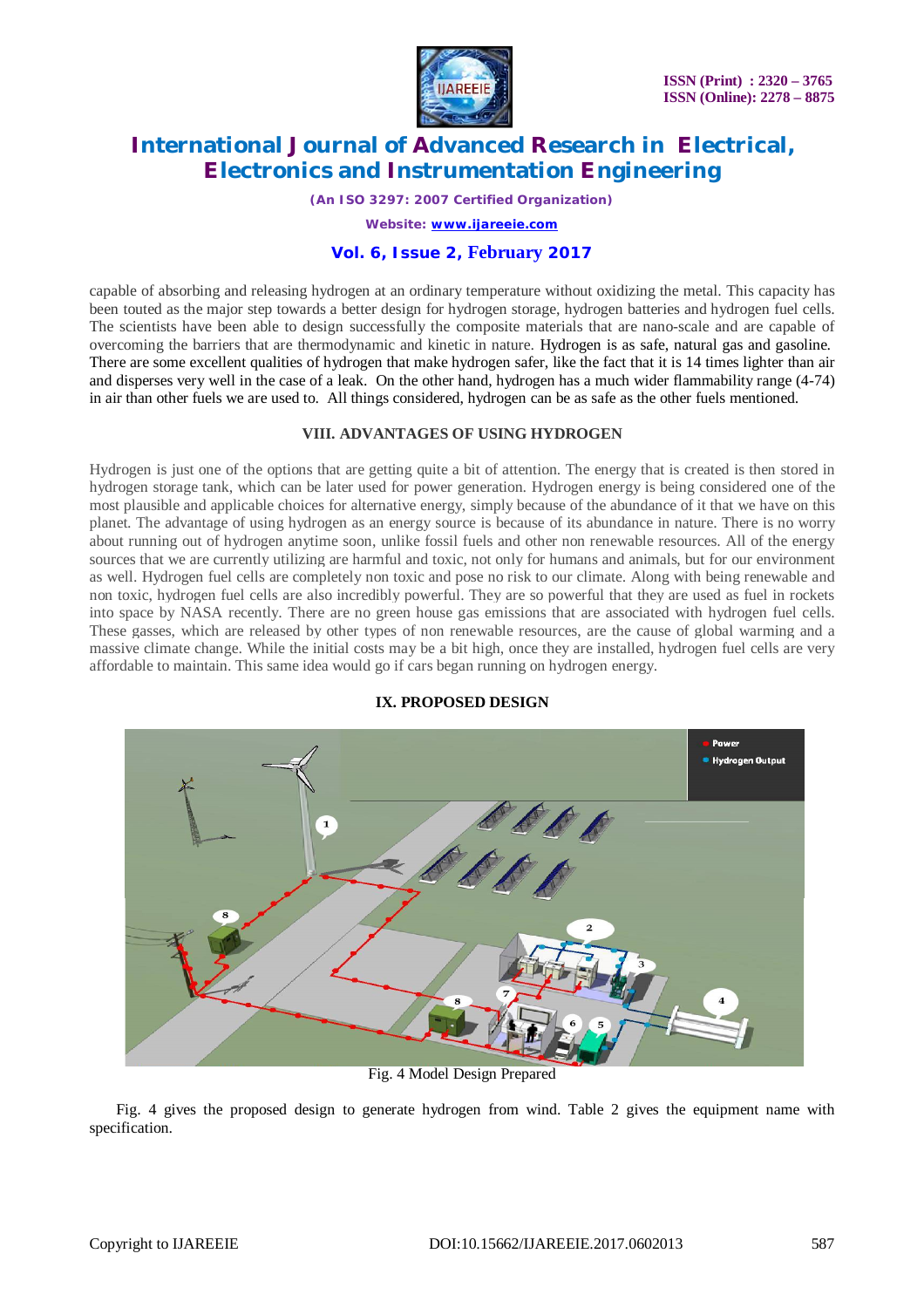

*(An ISO 3297: 2007 Certified Organization)*

*Website: [www.ijareeie.com](http://www.ijareeie.com)*

## **Vol. 6, Issue 2, February 2017**

#### Table 2. Component specification

| Sl.No.         | <b>Equipment Name</b>      | <b>Specification</b>                                                              |
|----------------|----------------------------|-----------------------------------------------------------------------------------|
|                | 100 kW Wind                | Wind turbine use the wind energy to generate electricity.                         |
|                | Turbine                    |                                                                                   |
| $\overline{2}$ | PROTON ENERGY              | This electrolyzer is a proton exchange membrane (PEM) type. It can produce 2.27   |
|                | <b>SYSTEM</b>              | kilogram of hydrogen per day.                                                     |
|                | <b>HOGEN 40RE</b>          |                                                                                   |
|                | Electrolyzer               |                                                                                   |
| 3              | Hydrogen                   | The hydrogen compressor compresses hydrogen gas that's coming out of the          |
|                | Compressor                 | electrolyzers from 150 pounds per square inch to a maximum pressure of 3,500      |
|                |                            | pounds per square inch.                                                           |
| 4              | Hydrogen Storage           | The tank can store up to 85 kilogram of hydrogen at 3,500 pounds per square inch. |
|                | Tank                       |                                                                                   |
| 5              | <b>HYDROGEN</b>            | The internal combustion engine runs on stored hydrogen and generate electricity   |
|                | ENGINE CENTER.             | that will sent to grid for use during peak demand. This generator can produce 60  |
|                | <b>INC</b>                 | kilowatts of electricity.                                                         |
|                | <b>Internal Combustion</b> |                                                                                   |
|                | Engine                     |                                                                                   |
| 6              | <b>PLUG POWER</b>          | The proton exchange membrane fuel cell runs on stored hydrogen and generate       |
|                | PEM Fuel Cell              | electricity that will send onto utility grid for use during peak demand. This     |
|                |                            | generator can produce 5 kilowatts of electricity.                                 |
| 7              | <b>Control Room</b>        | The control room houses the monitoring and data collection equipments as well as  |
|                |                            | power electronics.                                                                |
| 8              | Electrical                 | This device steps the electrical voltage from 480 volts to 13,200 volts.          |
|                | Transformer                |                                                                                   |

#### **X. CONCLUSION**

Here the proposed system, simultaneously smoothens the grid output and generates hydrogen for energy storage by combining a hydrogen generation device and a doubly fed adjustable speed wind generator. It generally takes around 50 – 55 kWh of electricity to produce 1 kg of hydrogen. It roughly requires another 10 kWh to compress the gas (to 875 bar) and dispense it in to Fuel Cell Electric Vehicle (FCEV), if you are looking at hydrogen as a transportation fuel. Ideally, it takes 39.4 kWh of electricity and this is known as the Higher Heating Value (HHV) of hydrogen. We use the HHV when dealing with low temperature (< 100C) water electrolysis. In the case of high temperature systems where the heat might be 'free' we might use the Lower Heating Value (LHV) of hydrogen which is 33.3 kWh/kg. Due to the electrode deterioration in the electrolyzer, and because providing fluctuating power is not desirable, operation was set to involve only two points, an ON state and an OFF state, using the power control device. The power consumed in the hydrogen generation device was made adjustable by varying the number of electrolyzer blocks in the ON state. The system was created so that the grid output was smoothed by having an adjustable wind turbine generator absorbing a small portion of the fluctuations, including the effect of turning the electrolyzers ON and OFF.

#### **REFERENCES**

- [1] Mobasseer M. Hossain, M.R.I. Sheikh, Md. Shamsur Rahman PK, "Cooperatively Controlling of Grid Connected DFIG Based Wind Turbine with Hydrogen Generation System", 1<sup>st</sup>International Conference on Electrical and Electronics Engineering ,Nov.2015 IEEE.
- [2] Rion Takahashi, Yuusuke Otsuki, Junji Tamura, Masatoshi Sugimasa , Akiyoshi Komura, Motoo Futami, Masaya Ichinose, Kazumasa Ide, "A New Wind Generation System Cooperatively Controlled with Hydrogen Electrolyzer", XIX International Conference on Electrical Machines - ICEM 2010, Rome, 2010 IEEE.
- [3] Frede Blaabjerg, Yongheng Yang, Ke Ma, Xiongfei Wang, "Power Electronics The Key Technology for Renewable Energy System Integration", 4th International Conference on Renewable Energy Research and Applications, pp.1618-1626, Nov. 2015 IEEE.
- [4] Frede Blaabjerg, Ke Ma, Yongheng Yang, "Power Electronics The Key Technology for Renewable Energy Systems", 2014 Ninth International Conference on Ecological Vehicles and Renewable Energies, Feb. 2014.